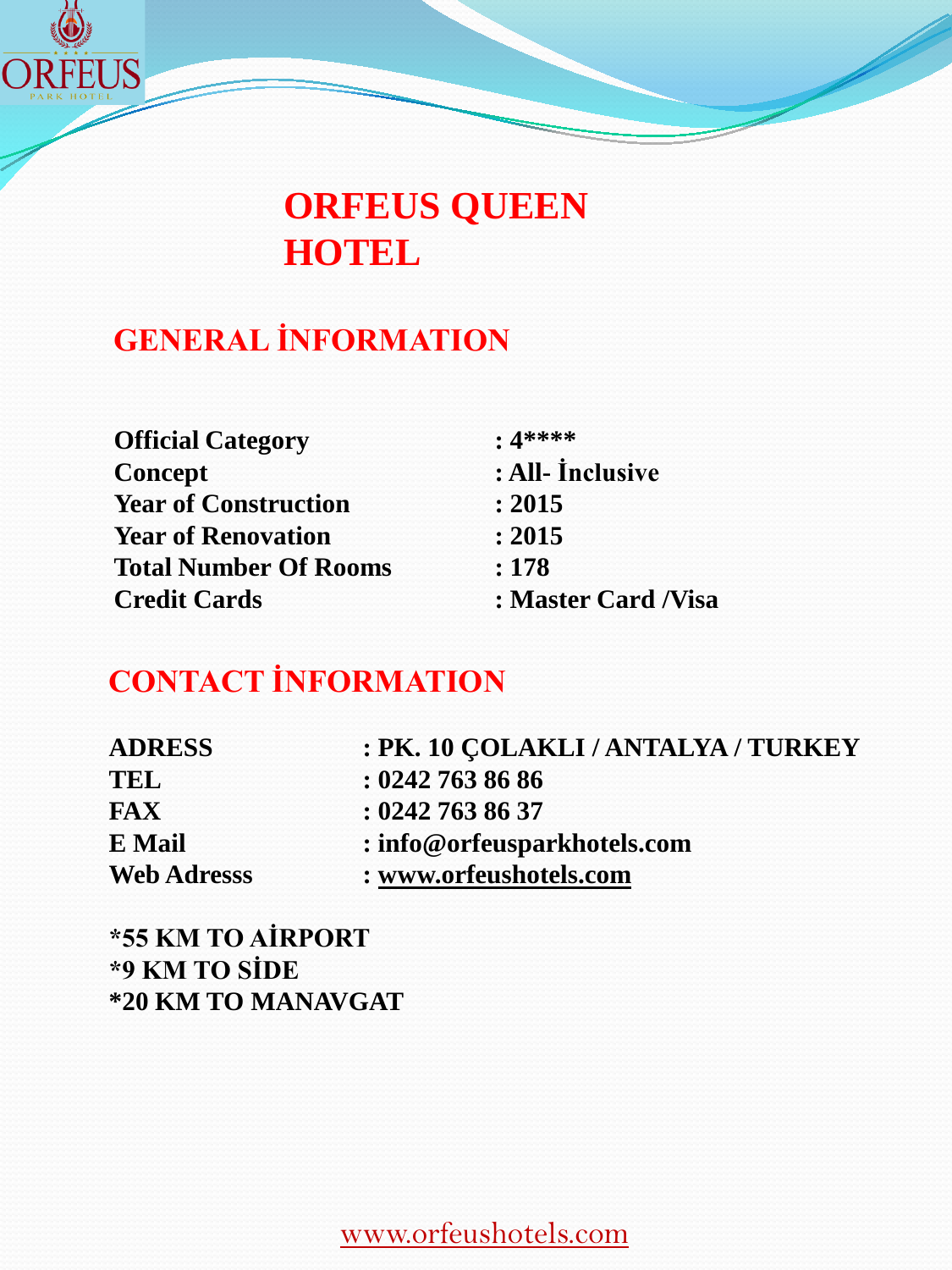

#### **ROOM TYPES**

**Standard Rooms : 23 m2 Family Rooms : 43 m2 Handicapped Rooms : 23 m2 All Rooms Air Condition,Safe, LCD T.V.,Minibar,Phone, Ground; Laminant or Ceramics Balcony ; Table and chairs Bath ; Shower Cabin or Bath , Fön, Phone.**

#### **BEACH**

**300 mt to Beach Free Shuttle Service Lunch 12:00-14:00 Beach bar, Sunbeds, Sunshades, Beach Towel and Shower**

#### **POOL**

**2 Outdoor Pools Separate Children Pools and 1 İndoor Pool**

| <b>*Main Pool</b> | : 430 $m2$                                  |
|-------------------|---------------------------------------------|
| *Indoor Pool      | $:70 \text{ m}^2$                           |
| *Childeren Pool   | : 38                                        |
| *Wasserrutschen   | : İN ORFEUS PARK HOTEL                      |
| *Pool Bar         | 10:00-24:00                                 |
|                   | *Sunbeds, Sunshades, Beach Towel and Shower |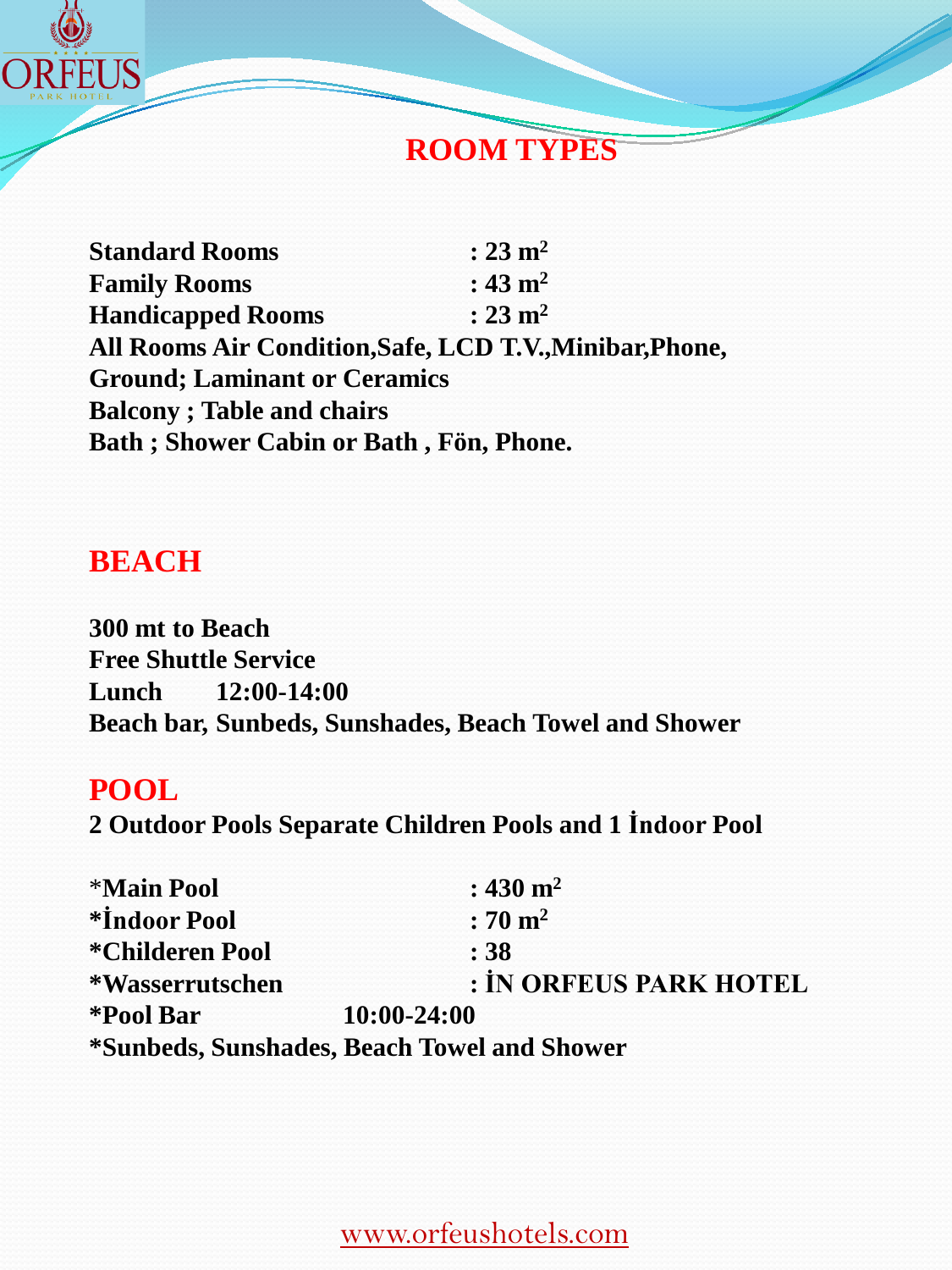

#### **SUMMER CONCEPT**

#### **MEALS**

| $07:00 - 10:00$ | <b>Breakfast</b>      | <b>RESTA</b> |
|-----------------|-----------------------|--------------|
| $12:00 - 16:00$ | <b>Pastries</b>       | <b>BEAC</b>  |
| $12:00 - 14:00$ | Lunch                 | <b>RESTA</b> |
| $12:00 - 14:00$ | Lunch                 | <b>BEAC</b>  |
| $15:00 - 16:00$ | Ice Cream             | <b>POOL</b>  |
| $16:00 - 17:00$ | <b>Coffe and Cake</b> | <b>POOL</b>  |
| $19:00 - 21:00$ | <b>Dinner</b>         | <b>RESTA</b> |
| $24:00 - 24:30$ | <b>Souptime</b>       | <b>RESTA</b> |
|                 |                       |              |

 $\bf RESTAURANT$ **12:00 - 16:00 Pastries BEACHBAR**  $RESTAURANT$  $BEACHBAR$ **19:00 – 21:00 Dinner RESTAURANT**  $RESTAURANT$ 

## **DRİNKS**

| $10:00 - 24:00$       | <b>LOBBY BAR</b>                  |  |
|-----------------------|-----------------------------------|--|
| $10:00 - 24:00$       | <b>POOL BAR</b>                   |  |
| $10:00 - 18:00$       | <b>BEACH BAR</b>                  |  |
| <b>Restaurant Bar</b> | : It will use in the meat time.   |  |
| <b>Minibar</b>        | :Everyday 1,5 l.t bottle of water |  |

**\*İmporte drinks are with fee.**

**\*Alcholic drinks are not allowed to childeren under 16 years served. \*The Hotel Management activities is entitled the position and time change \*Champagnes , Special Wines and whisky of import are with Fee. \*Popcorn , Candy Floos , Room Service and Pressed Fruıt Juıce are with Fee \*Alcoholic drinks are not served For the Breakfast**